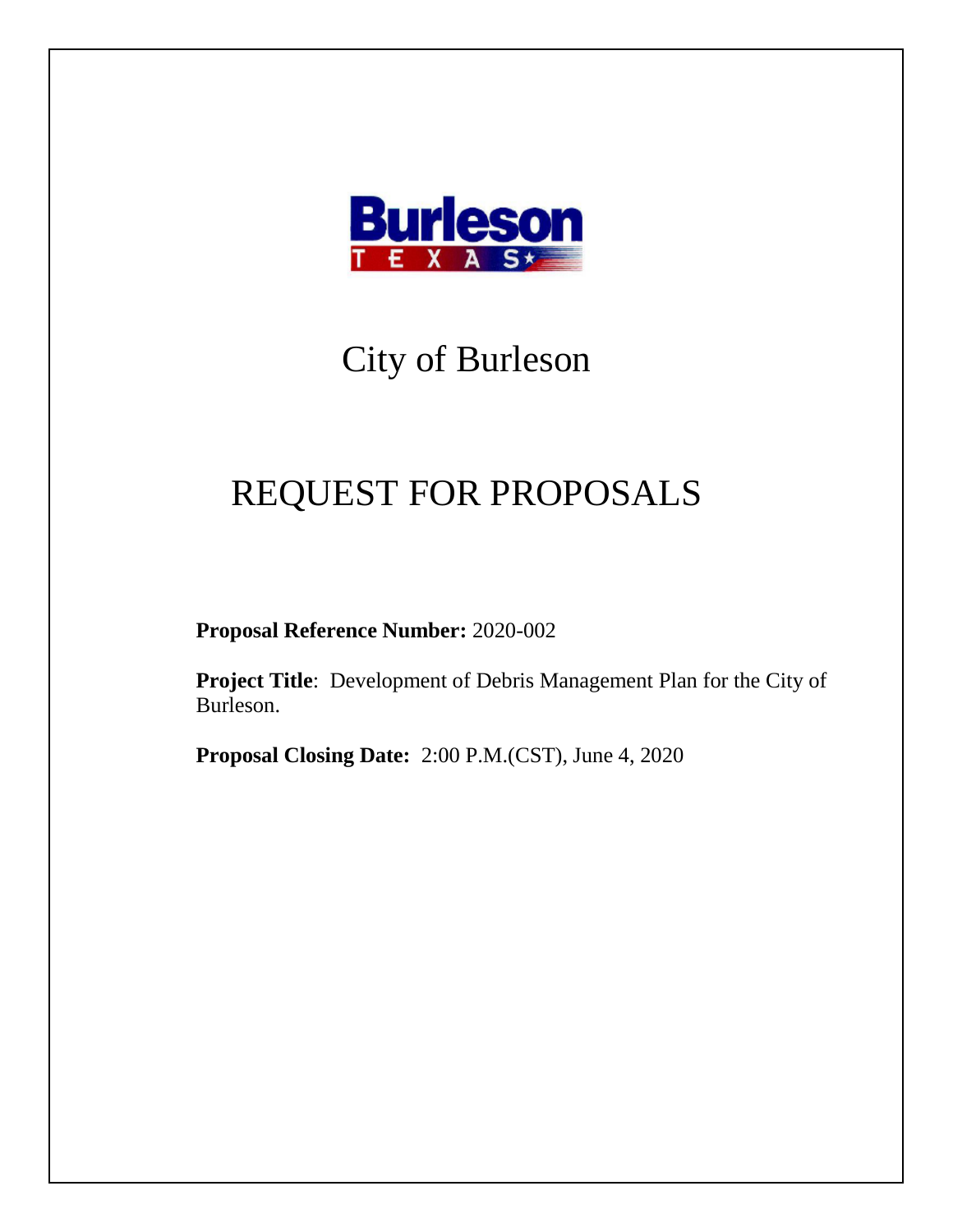| <b>Request for Proposals</b>            |  |
|-----------------------------------------|--|
|                                         |  |
|                                         |  |
|                                         |  |
|                                         |  |
|                                         |  |
|                                         |  |
|                                         |  |
| <b>Appendix A – Scope of Services</b>   |  |
|                                         |  |
|                                         |  |
|                                         |  |
|                                         |  |
|                                         |  |
|                                         |  |
|                                         |  |
| <b>Appendix B - Proposal</b>            |  |
|                                         |  |
| <b>I</b> Required Proposal Information  |  |
|                                         |  |
|                                         |  |
|                                         |  |
|                                         |  |
|                                         |  |
|                                         |  |
|                                         |  |
|                                         |  |
|                                         |  |
| <b>II</b> Contract Terms and Conditions |  |
|                                         |  |
|                                         |  |
|                                         |  |
|                                         |  |
|                                         |  |

 $\sim 10^{-10}$   $\mu$ 

 $\bar{\phantom{a}}$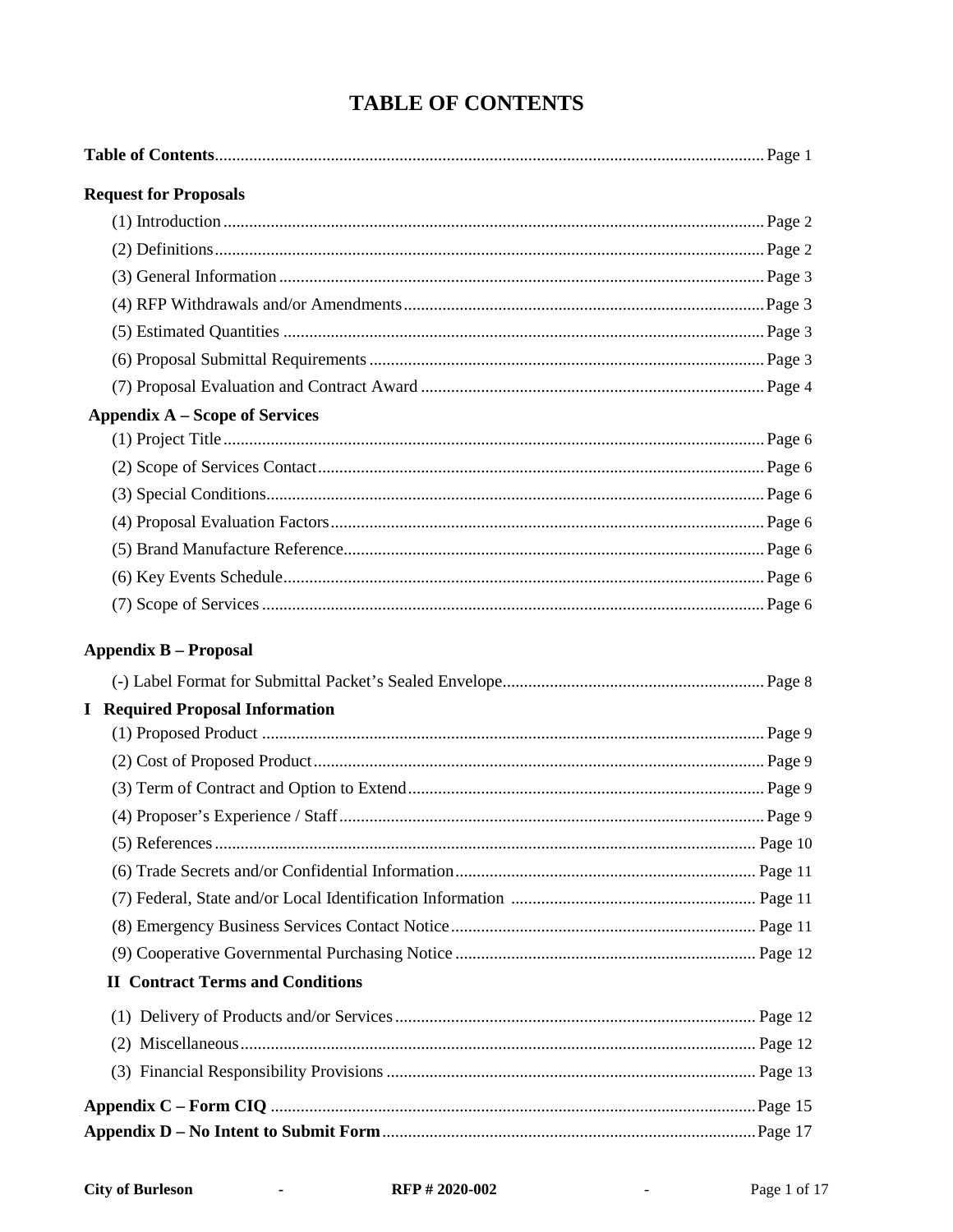## **Burleson, Texas**

### **Request for Proposal**

#### **1. Introduction**

- A. Project Overview: The City of Burleson is requesting Proposals with the intent of awarding a contract for the purchase of goods and services contained in Appendix A – Scope of Services.
- B. Questions: Following are contacts for questions as identified.
	- i. RFP Clarifications: All questions related to requirements or processes of this RFP should be submitted in writing to the Purchasing Manager identified in section 2 below.
	- ii. Scope of Service Questions: All questions related to the scope of services should be submitted in writing to the contact person(s) noted in Appendix  $A -$ Scope of Services.
	- iii. Replies: Responses to inquiries which directly affect an interpretation or effect a change to this RFP will be issued in writing by addendum posted to City website. All such addenda issued by City prior to the submittal deadline shall be considered part of the RFP. The City shall not be bound by any reply to an inquiry unless such reply is made by such formal written addendum.
	- iv. Acknowledgement of Addenda: The Proposer must acknowledge all addenda by signing and returning such document(s) or by initialing appropriate area of the Proposal.
- C. Notification of Errors or Omissions: Proposers shall promptly notify the City of any omissions, ambiguity, inconsistency or error that they may discover upon examination of this RFP. The City shall not be responsible or liable for any errors and/or misrepresentation that result from the solicitations which are inadvertently incomplete, ambiguous, inconsistent or obviously erroneous.
- D. Conflict of Interest Questionnaire (Form CIQ): A person or business, and their agents, who seek to contract or enter into an agreement with the City, are required by Texas Local Government Code, Chapter 176, to file a conflict of interest questionnaire (FORM CIQ) which is found in Appendix C. The form must be filed with the City Secretary no later than seven (7) days after the date the person or business begins contract discussions or negotiations with the City, or submits an application, response to a request for proposals or bids, correspondence, or other writing related to any potential agreement with the City.
- E. Form 1295 Certificate of Interested Parties: In 2015, the Texas Legislature adopted House Bill 1295, which added section 2252.908 of the Government Code. The law states that a governmental entity or state agency may not enter into certain contracts with a business entity unless the business entity submits a disclosure of interested parties to the governmental entity or state agency at the time the business entity submits the signed contract to the governmental entity or state agency. The law applies only to a contract of a governmental entity or state agency that either (1) requires an action or vote by the governing body of the entity or agency before the contract may be signed or (2) has a value of at least \$1 million. The disclosure requirement applies to a contract entered into on or after January 1, 2016. Please go to the Texas Ethics Commission webpage [\(www.ethics.state.tx.us\)](http://www.ethics.state.tx.us/) for full instructions and to complete the required steps for creation of Form 1295. Once the form is completed online, printed and signed please return the form with your proposal submission.

#### **2. Definitions**

Proposal: The signed and executed submittal of the entirety of Appendix B – Proposal.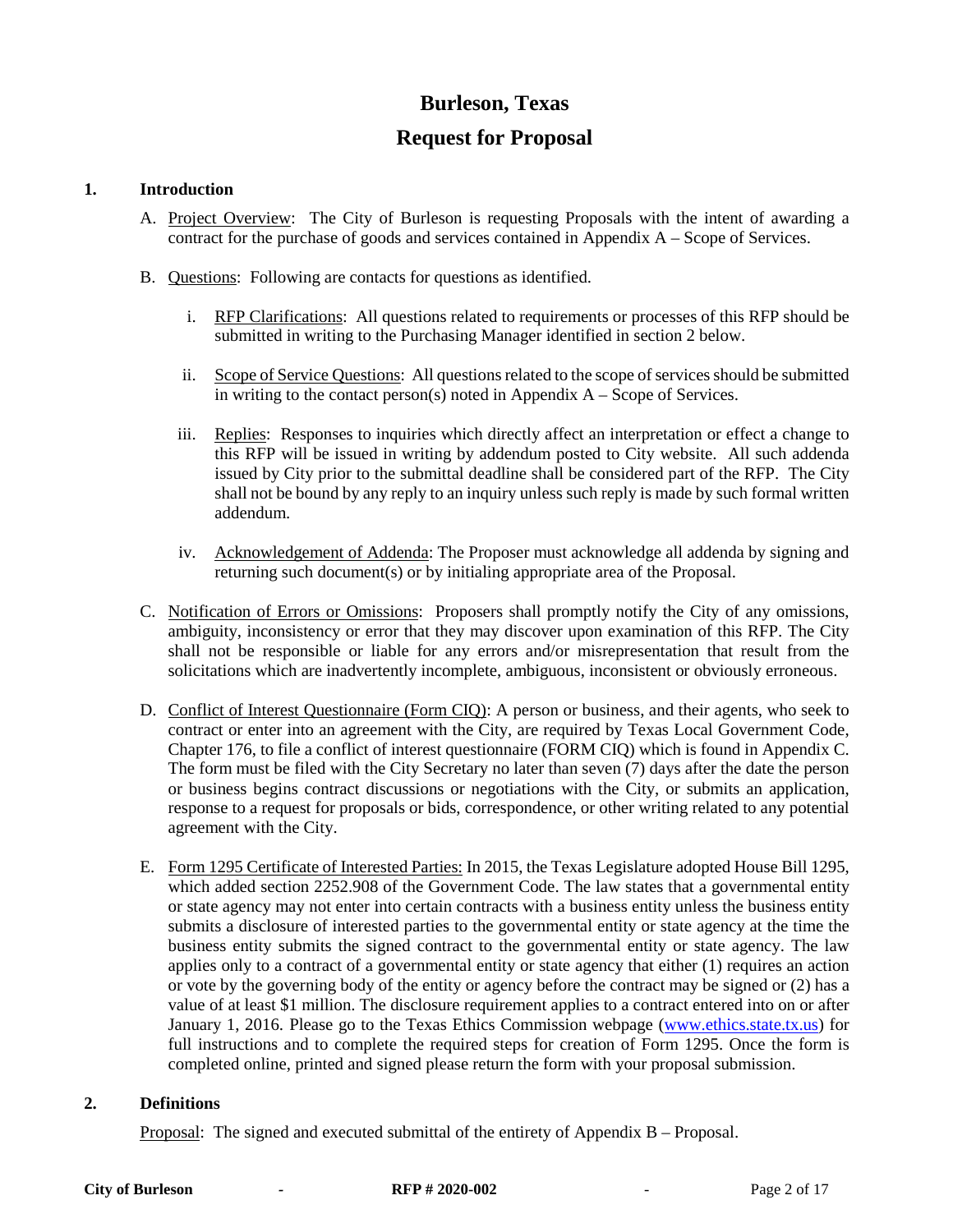Proposer: The Proposer and the Proposer's designated contact signing the first page of the Proposal.

City of Burleson ("City"): The City of Burleson, Texas.

Project: The name of this Request for Proposals as identified on the cover sheet and first page of Appendix A – Scope of Services.

Purchasing Manager: The City of Burleson Purchasing Manager is Justin Scharnhorst, Phone: (817) 426-9646, E-Mail: [jscharnhorst@burlesontx.com.](mailto:jscharnhorst@burlesontx.com)

Request for Proposals (RFP): The entirety of this document, including all Appendices and Addenda.

Scope of Services: The entirety of Appendix A – Scope of Services.

#### **3. General Information**

- A. Tax Exempt Status: City purchases are exempt from State Sales Tax and Federal Excise Tax. Do not include tax in the Proposal. City will furnish Excise Tax Exemption Certificate upon request.
- B. Public Inspection of Proposals: The City strictly adheres to the Texas Public Information Act (Texas Government Code Chapter 552.001, et seq.) and all other governing statutes, regulations, and laws regarding the disclosure of RFP information. Proposals are not available for public inspection until after the contract award. If the Proposer has notified the City, in writing, that the Proposal contains trade secrets or confidential information, the City will generally take reasonable steps to prevent disclosure of such information, in accordance with the Public Information Act. This is a statement of general policy only, and in no event shall the City be liable for disclosure of such information by the City in response to a request, regardless of the City's failure to take any such reasonable steps, even if the City is negligent in failing to do so.

#### **4. RFP Withdrawals and/or Amendments**

- A. RFP Withdrawal: The City reserves the right to withdraw this RFP for any reason.
- B. RFP Amendments: The City reserves the right to amend any aspect of this RFP by formal written Addendum prior to the Proposal submittal deadline and will endeavor to notify all potential Proposers that have registered with the City, but failure to notify shall impose no obligation or liability on the City.

#### **5. Estimated Quantities**

The City does not guarantee to purchase any minimum or maximum quantity but does contemplate purchasing exclusively during the term of the contract from the successful vendor.

#### **6. Proposal Submittal Requirements**

- A. Submittal Packet Required Content: All proposals must be submitted electronically. The Proposer must visit <https://burlesontx.bonfirehub.com/login> and register. Once registered for this complimentary service, the Proposer may submit Proposal Documents electronically by selecting the appropriate Proposal Identification.
- B. Submittal Deadline: It is the Proposer's responsibility to have the Proposal Documents correctly electronically submitted by the submittal deadline. No extensions will be granted and no late submissions will be accepted.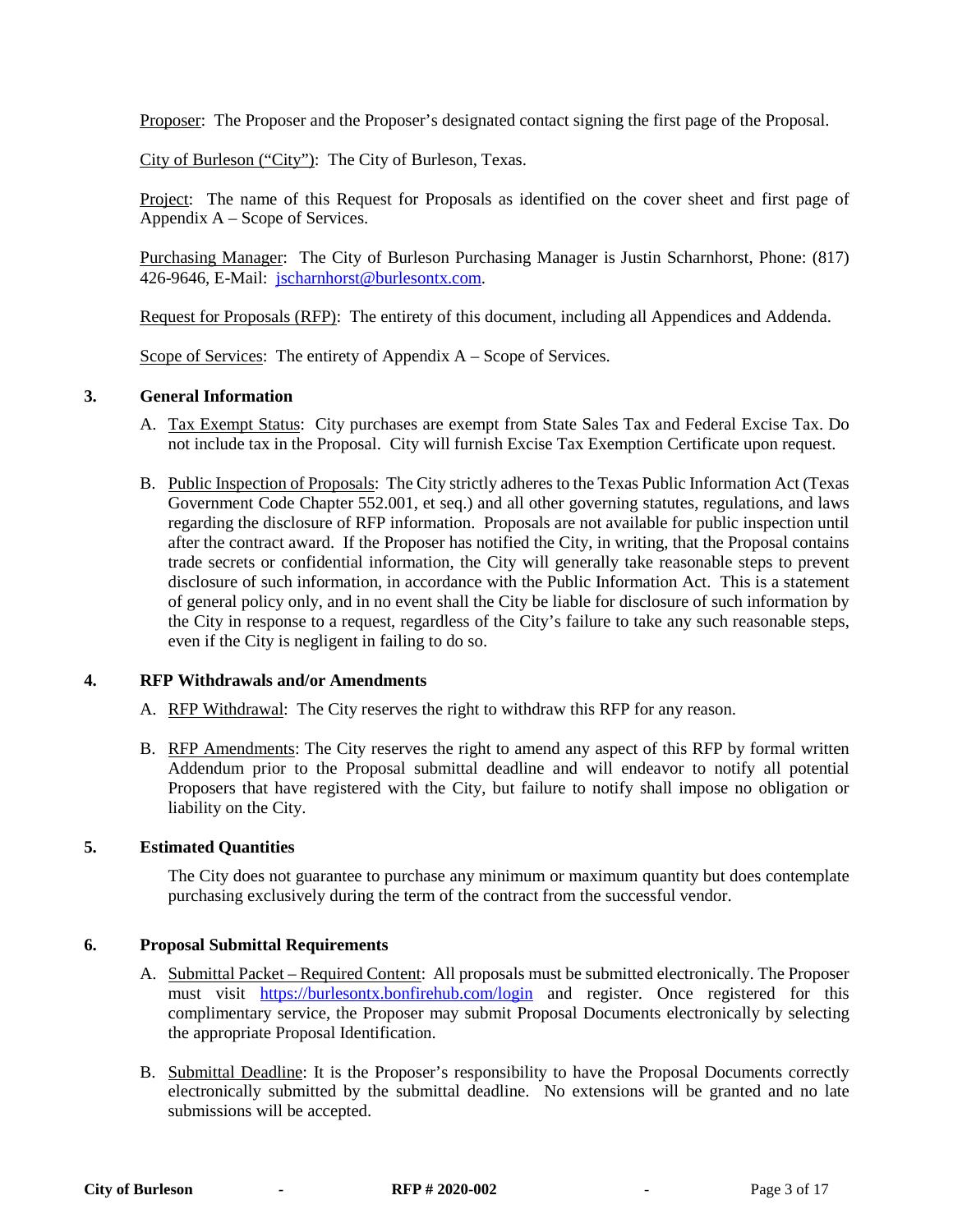- C. Proposals Received Late: Proposers are encouraged to submit their proposals as soon as possible. The time and date of receipt as recorded within the Bonfire electronic system shall be the official time of receipt. The City is not responsible for late submission regardless of the reason. Late Proposals will not be considered under any circumstances.
- D. Alterations or Withdrawals of Proposal Document: Any submitted Proposal may be withdrawn or a revised proposal substituted prior to the submittal deadline. Proposal Documents cannot be altered, amended or withdrawn by the Proposer after the submittal deadline, unless such alteration, amendment or withdrawal notice is approved in writing by the Purchasing Manager.
- E. Proposal Document Format: All Proposal Documents must be prepared in single-space type, on standard  $8-1/2$ " x 11" vertically oriented pages, numbered at the bottom. The City only accepts electronic submissions via [https://burlesontx.bonfirehub.com/login.](https://burlesontx.bonfirehub.com/login) Any other format (via telephone, fax, email, etc.) may be rejected by the City at its discretion.
- F. Validity Period: Once the submittal deadline has passed, any Proposal Document shall constitute an irrevocable to provide the commodities and/or services set forth in the Scope of Services at the price(s) shown in the Proposal Document. Such proposal shall be irrevocable until the earlier of the expiration of ninety (90) days from the submittal deadline, or until a contract has been awarded by the City.

#### **7. Proposal Evaluation and Contract Award**

- A. Proposal Evaluation and Contract Award Process: An award of a contract to provide the goods or services specified herein will be made using competitive sealed proposals, in accordance with Chapter 252 of the Texas Local Government Code and with the City's purchasing policy. The City will evaluate all proposals to determine which proposers are reasonably qualified for the award of the contract, applying the anticipated evaluation factors and emphasis to be placed on each factor as identified in the Scope of Services. The City may, at its option, conduct discussions with or accept proposal revisions from any reasonably qualified proposer. The City reserves the right to determine which proposal will be most advantageous to the City.
- B. Completeness: If the Proposal is incomplete or otherwise fails to conform to the requirements of the RFP, City alone will determine whether the variance is so significant as to render the Proposal nonresponsive, or whether the variance may be cured by the Proposer or waived by the City, such that the Proposal may be considered for award.
- C. Ambiguity: Any ambiguity in the Proposal as a result of omission, error, lack of clarity or noncompliance by the Proposer with specifications, instructions and all conditions shall be construed in the favor of the City. In the event of a conflict between these standard RFP requirements and details provided in Appendix A – Scope of Services or Appendix B – Proposal, the Appendices shall prevail.
- D. Unit Prices and Extensions: If unit prices and their extensions do not coincide, the City may accept the price most beneficial to the City, and the Proposer will be bound thereby.
- E. Additional Information: City may request any other information necessary to determine Proposer's ability to meet the minimum standards required by this RFP.
- F. Partial Contract Award: City reserves the right to award one contract for some or all the requirements proposed or award multiple contracts for various portions of the requirements to different Proposers based on the unit prices proposed in response to this request, or to reject any and all Proposals and re-solicit for Proposals, as deemed to be in the best interest of City.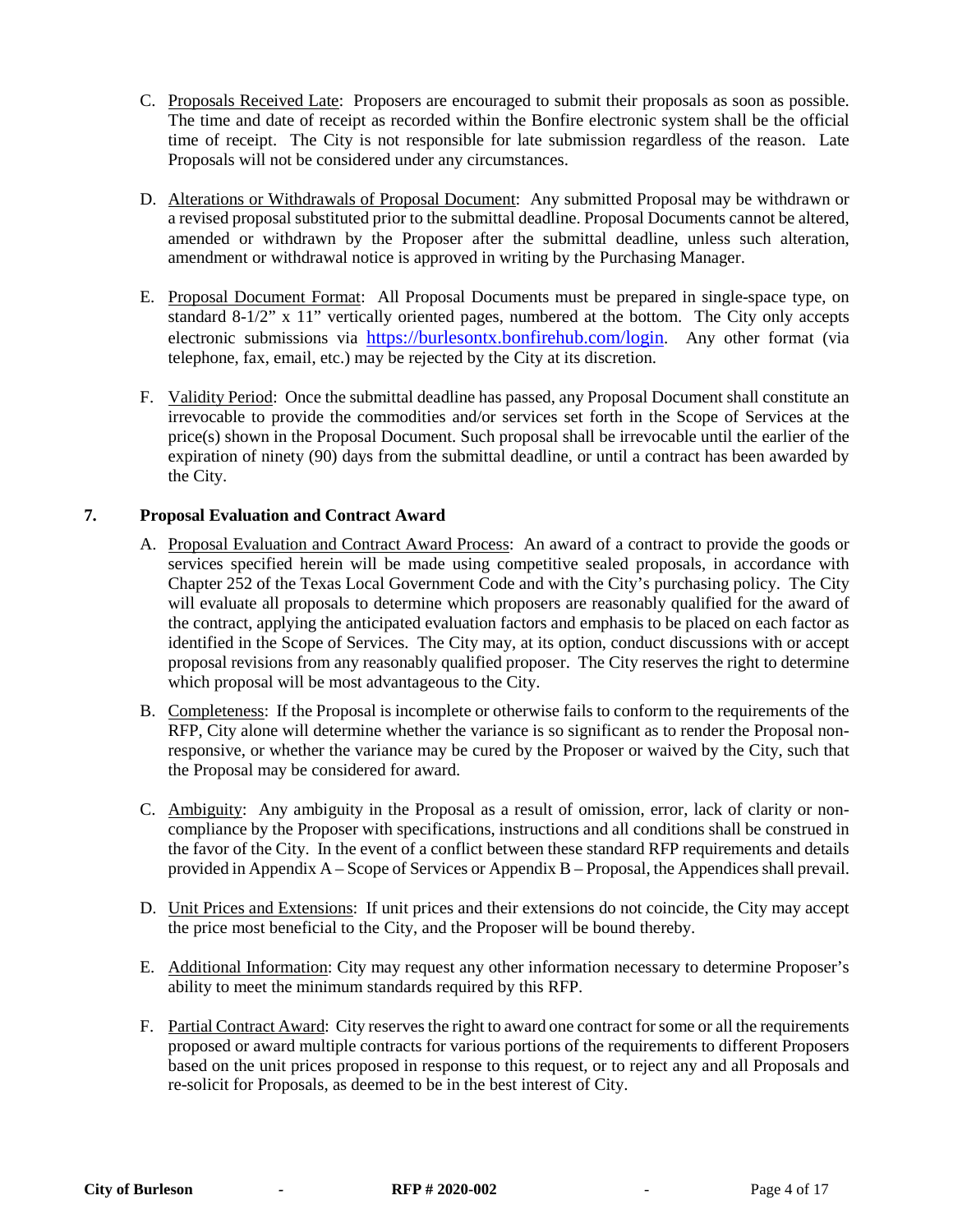- G. Terminate for Cause: The occurrence of any one or more of the following events will justify termination of the contract by the City of Burleson for cause:
	- i) The successful proposer fails to perform in accordance with the provisions of these specifications; or
	- ii) The successful proposer violates any of the provisions of these specifications; or
	- iii) The successful proposer disregards laws or regulations of any public body having jurisdiction; or
	- iv) The successful proposer transfers, assigns, or conveys any or all of its obligations or duties under the contract to another without written consent of the City.
	- v) If one or more of the events identified in Subparagraphs G i) through iv) occurs, the City of Burleson may, terminate the contract by giving the successful proposer seven (7) days written notice. In such case, the successful proposer shall only be entitled to receive payment for goods and services provided before the effective date of termination. The successful proposer shall not receive any payment on account of loss of anticipated profits or revenue or other economic loss resulting from such termination.
	- vi) When the contract has been so terminated by the City of Burleson, such termination shall not affect any rights or remedies of the City then existing or which may thereafter accrue.
- H. Terminate for Convenience: This contract may be cancelled or terminated at any time by giving vendor thirty (30) days written notice. Vendor may be entitled to payment for services actually performed; to the extent said services are satisfactory.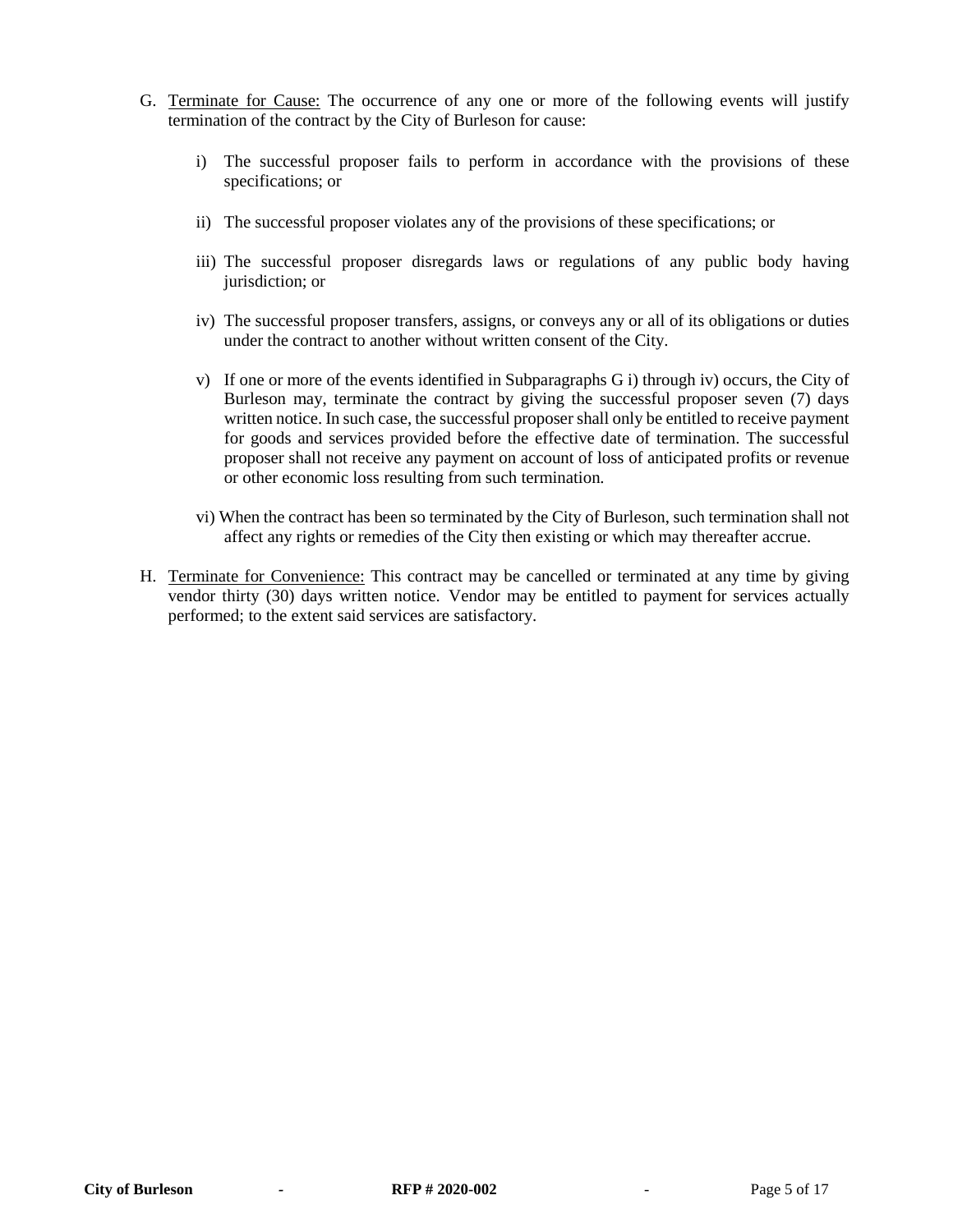## **Appendix A – Scope of Services**

1**. Project Title:** Development of Debris Management Plan for the City of Burleson.

#### 2. **Scope of Services Contact**

Questions about the technical nature of the Scope of Services, etc. may be directed to **JUSTIN SCHARNHORST**, Phone. 817-426-9646, e-mail: *jscharnhorst@burlesontx.com.* 

#### 3. **Special Conditions**

The following special conditions shall prevail over areas of conflict in previous pages: **NONE**

#### 4. **Proposal Evaluation Factors**

| Emphasis | Factor                                                   |
|----------|----------------------------------------------------------|
| 35%      | Project Timeline                                         |
| 20%      | <b>Total Project Cost</b>                                |
| 25%      | Multi hazard DDMP that complies with federal regulations |
| 10%      | Thoroughness of analyzed sites                           |
| 10%      | Training with stakeholders                               |

#### 5. **Brand Manufacture Reference**

The City has determined that any manufacturer's brand defined in the Scope of Services meets the City's product and support need. The manufacturer's reference is not intended to be restrictive, and is only descriptive of the type and quality the City desires to purchase. Quotes for similar manufactured products of like quality will be considered if the Proposal is fully noted with the manufacturer's brand name and model. The City reserves the right to determine products and support of equal value, and whether other brands or models meet the City's product and support needs.

#### 6. **Key Events Schedule**

| Proposal Release Date                        | May 21, 2020  |
|----------------------------------------------|---------------|
| Deadline for Submittal of Written Questions  | June 1, 2020  |
| Sealed Proposals Due to and Opened by City   | June 4, 2020  |
| Anticipated Committee Evaluation Review Date | June 5, 2020  |
| <b>Anticipated Award Date</b>                | June 15, 2020 |

#### 7. **Scope of Services**

The City of Burleson, Texas is seeking the services of a qualified firm to assist the City in developing a Disaster Debris Management Plan (DDMP). In developing the DDMP, the Firm should list the organizational structure, guidance, and standardized procedures for the clearance, removal, reduction, and disposal of debris caused by a major debris-generating incident. This scope includes:

- Project timeline and work scope development
- A debris management site analysis for a min of 3 sites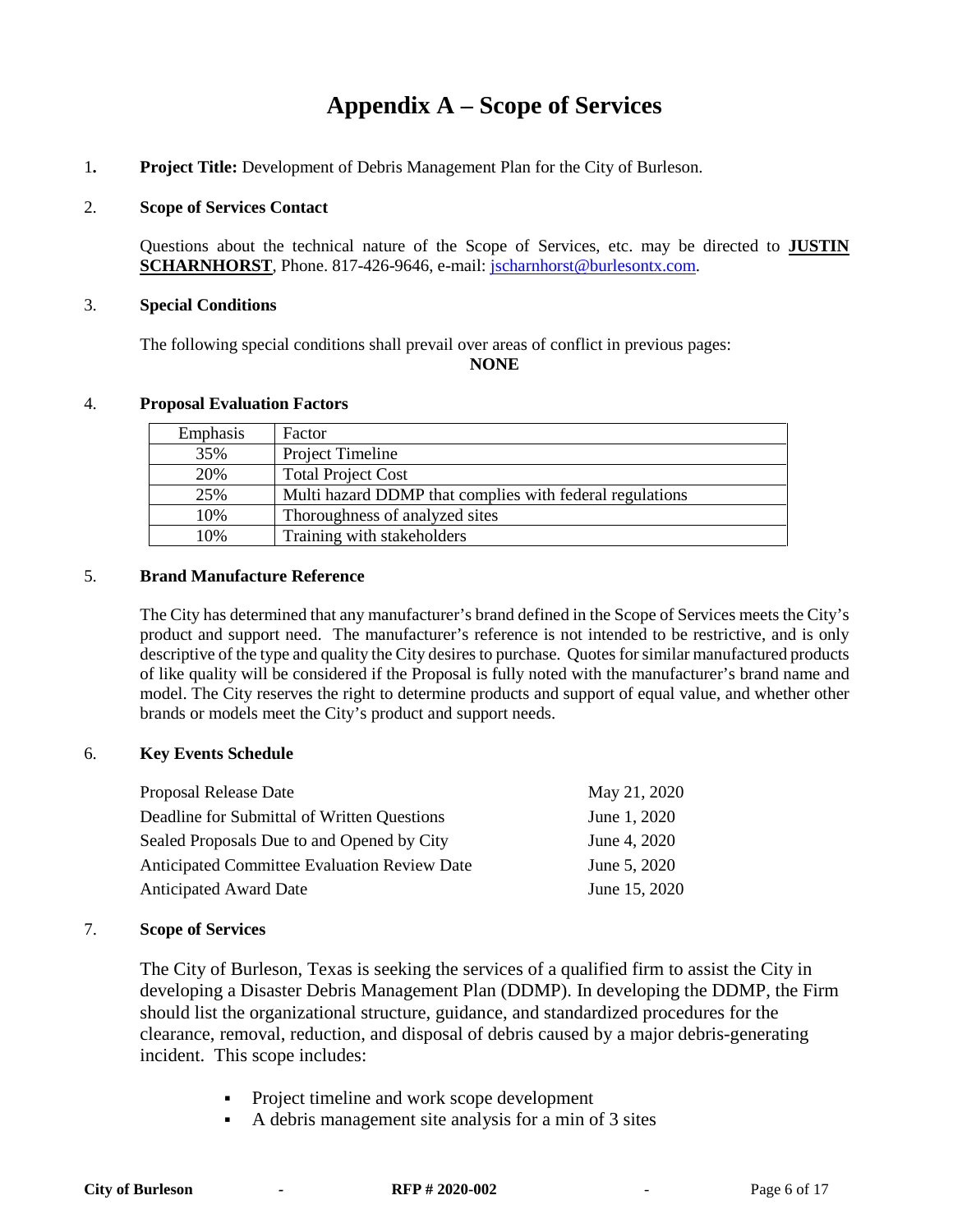- Development of a multi hazard DDMP that complies with federal regulations
- Organizational structures, roles, and departments responsibilities
- Orientation training with relevant stakeholders

### **[REMAINDER OF](https://www.lawinsider.com/clause/remainder-of-page-intentionally-left-blank) PAGE INTENTIONALLY LEFT BLANK**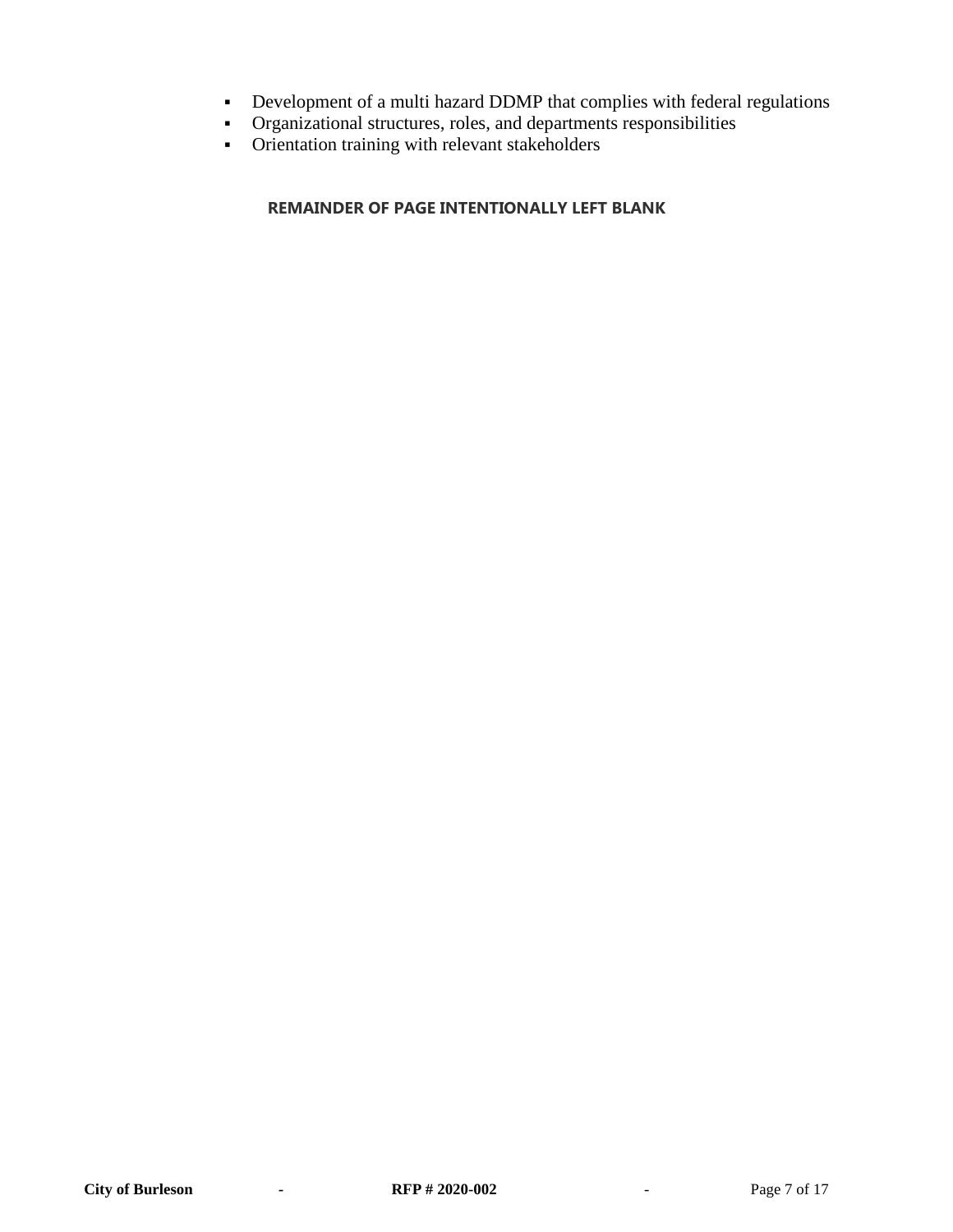## **Appendix B – Proposal**

|                                                                                                                                                      | All proposals submitted to the City of Burleson shall include this page with the submitted Proposal. |  |
|------------------------------------------------------------------------------------------------------------------------------------------------------|------------------------------------------------------------------------------------------------------|--|
| <b>RFP Number:</b>                                                                                                                                   | <b>RFP 2020-002</b>                                                                                  |  |
| <b>Project Title:</b>                                                                                                                                | Development of Debris Management Plan for the City of<br>Burleson.                                   |  |
| <b>Submittal Deadline:</b>                                                                                                                           | 2:00 P.M. (CST), June 4, 2020                                                                        |  |
| <b>Submit Electronically* to:</b>                                                                                                                    |                                                                                                      |  |
| https://burlesontx.bonfirehub.com/login                                                                                                              |                                                                                                      |  |
|                                                                                                                                                      | * Requires email account login and password.                                                         |  |
|                                                                                                                                                      | <b>Proposer Information:</b>                                                                         |  |
| <b>Proposer's Legal Name:</b>                                                                                                                        |                                                                                                      |  |
| <b>Address:</b>                                                                                                                                      |                                                                                                      |  |
| City, State & Zip                                                                                                                                    |                                                                                                      |  |
| <b>Federal Employers</b>                                                                                                                             |                                                                                                      |  |
| <b>Identification Number #</b>                                                                                                                       |                                                                                                      |  |
| <b>Phone Number:</b>                                                                                                                                 | <b>Fax Number:</b>                                                                                   |  |
| <b>E-Mail Address:</b>                                                                                                                               |                                                                                                      |  |
|                                                                                                                                                      | <b>Proposer Authorization</b>                                                                        |  |
| I, the undersigned, have the authority to execute this Proposal in its entirety as submitted and enter into a contract<br>on behalf of the Proposer. |                                                                                                      |  |
| Printed Name and Position of Authorized Representative: ______                                                                                       |                                                                                                      |  |
| Signature of Authorized Representative: _                                                                                                            |                                                                                                      |  |
| $(month)$ , (year)                                                                                                                                   |                                                                                                      |  |
| I learned of this Request for Proposals by the following means:                                                                                      |                                                                                                      |  |
| Newspaper Advertisement                                                                                                                              | City E-mail Notification                                                                             |  |
| <b>Burleson Website</b>                                                                                                                              | Cold Call to City                                                                                    |  |
| Mailed Me a Copy                                                                                                                                     | Other                                                                                                |  |
| <b>Bonfire</b>                                                                                                                                       |                                                                                                      |  |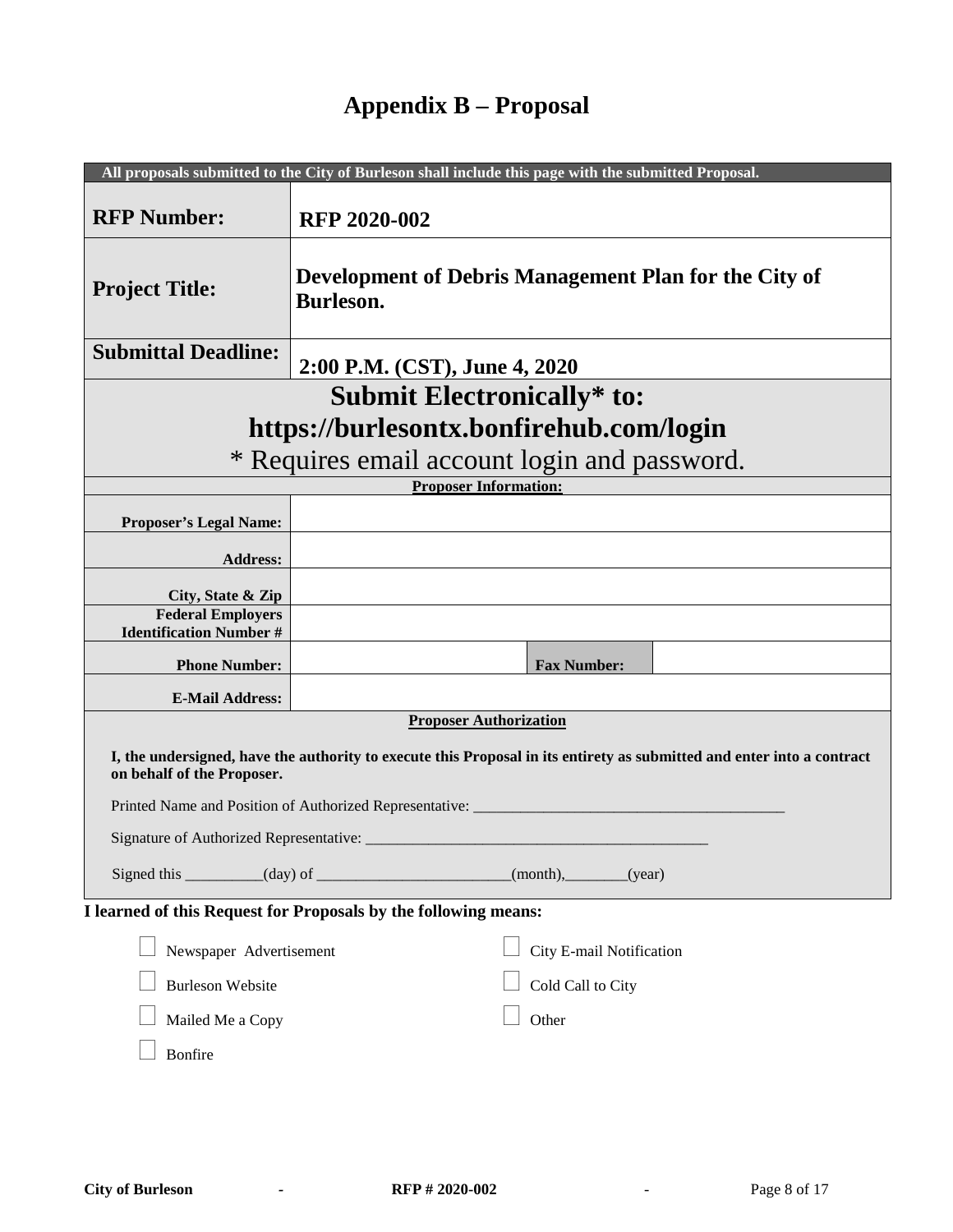#### **I.** *REQUIRED PROPOSAL INFORMATION. IN ORDER FOR A PROPOSAL TO BE CONSIDERED COMPLETE, AND TO BE EVALUATED FOR A CONTRACT AWARD BY THE CITY, PROPOSER MUST SUBMIT ALL OF THE FOLLOWING INFORMATION*:

#### **1. Proposed Products and/or Services**

- A. Product or Service Description: Proposers should utilize this section to describe the technical aspects, capabilities, features and options of the product and/or service proposed in accordance with the required Scope of Services as identified in Appendix A. Promotional literature, brochures, or other technical information may be used.
- B. Additional Hardware Descriptions: Proposers should also include in this section a detailed description of what additional hardware and/or software, if any, would be required by the City in order to fully utilize the goods and/or services proposed.
- C. Guarantees and Warranties: Each Proposer shall submit a complete copy of any warranties or guarantees provided by the manufacturer or Proposer with the Proposal submitted.
- D. Project Schedule/Delivery Date: Proposer must provide a project schedule noting all projected completion dates for segments of the Project, from start-up to completion, and all delivery dates for goods covered by the RFP. The Proposal must show the number of days required to deliver and install the product or equipment after the receipt of the City's Purchase Order.

#### **2. Cost of Proposed Products and/or Services**

A. Pricing: Pricing shall reflect the full Scope of Services defined herein, inclusive of all associated cost for delivery, labor, insurance, taxes, overhead, and profit.

#### **3. Term of Contract and Option to Extend**

Any contract resulting from this RFP shall be effective **for twelve months from date of award.** The City anticipates that contract shall be renewed pursuant to the availability of funds and at the discretion of the City.

#### **4. Proposer's Experience / Staff**

\_\_\_\_\_\_\_\_\_.

- A. Project Team: Identify all members of the Proposer's team (including both team members and management) who will be providing any services proposed and include information which details their experience.
- B. Removal or Replacement of Staff: If an assigned staff person must be removed or replaced for any reason, the replacement person must be approved by City prior to joining the project.
- C. Business Establishment: State the number of years the Proposer's business has been established and operating. If Proposer's business has changed names or if the principals operating the business operate any similar businesses under different names, or have operated any other businesses or changed the legal status or form of the business within the last five (5) years, all names, of predecessor business names, affiliated entities, and previous business entities operated by the principals, if different than present, must be provided;

State the number of years' experience the business has:  $\cdot$ , and the number of employees: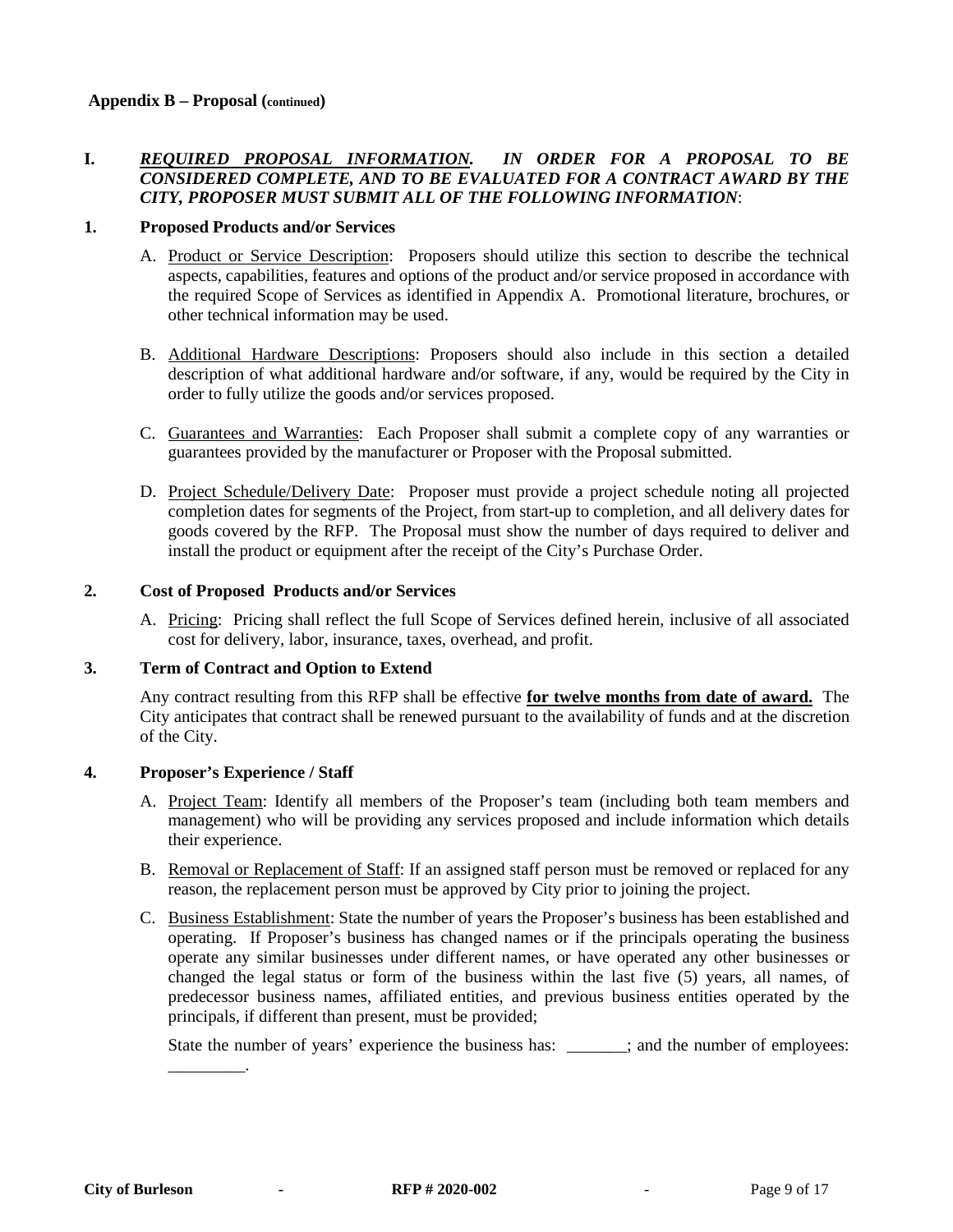D. Project Related Experience: All Proposals must include detailed information that details the Proposer's experience and expertise in providing the requested services that demonstrates the Proposer's ability to logically plan and complete the requested project.

#### **5. References**

Proposer shall provide four (4) references where Proposer has performed similar to or the same types of services as described herein.

Reference #1:

| Client / Company Name:           |                       |  |
|----------------------------------|-----------------------|--|
| <b>Contact Name:</b>             | <b>Contact Title:</b> |  |
|                                  |                       |  |
| Phone:                           | Email:                |  |
| Date and Scope of Work Provided: |                       |  |
|                                  |                       |  |
|                                  |                       |  |

#### Reference #2:

| Client / Company Name:           |                       |  |
|----------------------------------|-----------------------|--|
| <b>Contact Name:</b>             | <b>Contact Title:</b> |  |
|                                  |                       |  |
| Phone:                           | Email:                |  |
| Date and Scope of Work Provided: |                       |  |
|                                  |                       |  |
|                                  |                       |  |

#### Reference #3:

| Client / Company Name:           |                       |  |
|----------------------------------|-----------------------|--|
| <b>Contact Name:</b>             | <b>Contact Title:</b> |  |
|                                  |                       |  |
| Phone:                           | Email:                |  |
| Date and Scope of Work Provided: |                       |  |
|                                  |                       |  |
|                                  |                       |  |

#### Reference #4:

| Client / Company Name: |                       |
|------------------------|-----------------------|
| <b>Contact Name:</b>   | <b>Contact Title:</b> |
| Phone:                 | Email:                |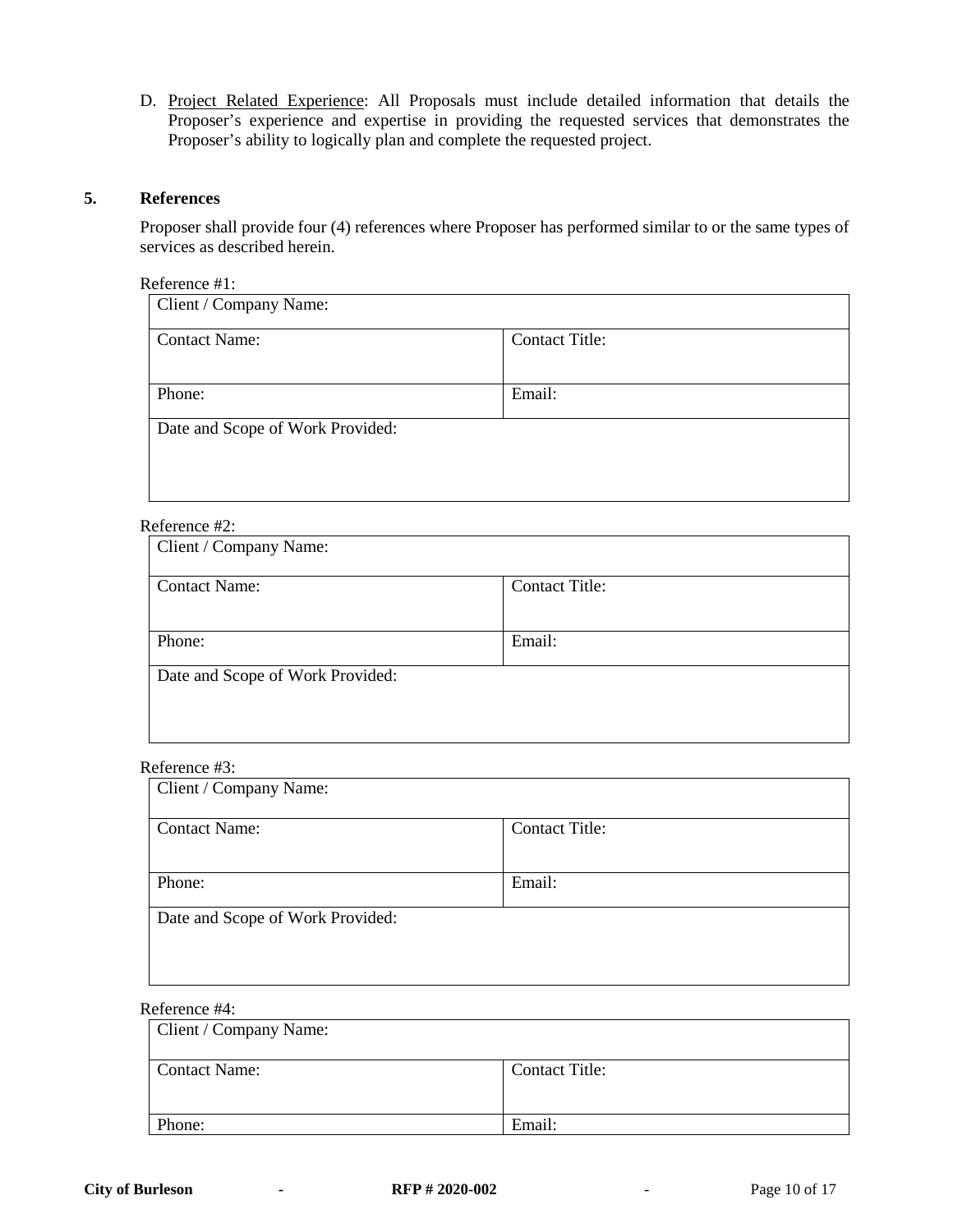Date and Scope of Work Provided:

#### **6. Trade Secrets and/or Confidential Information**

Trade Secrets and/or Confidential Information: This proposal \_\_\_ (does) \_\_\_ (does not) contain trade secrets and/or confidential information. If applicable, describe such trade secrets and confidential information, and the basis for your assertion that such material qualifies for legal protection from disclosure.

#### **7. Federal, State and/or Local Identification Information**

A. Centralized Master Bidders List registration number: \_\_\_\_\_\_\_\_\_\_\_\_\_\_\_\_\_\_\_\_\_\_\_\_\_

B. Prime contractor HUB / MWBE registration number: \_\_\_\_\_\_\_\_\_\_\_\_\_\_\_\_\_\_\_\_\_\_\_\_\_\_\_\_

#### **8. Emergency Business Services Contact Notice**

During a natural disaster, or homeland security event, there may be a need for the City of Burleson to access your business for products or services after normal business hours and/or holidays. The City may request City employee pick up or vendor delivery of product or services.

For this purpose, a primary and secondary emergency contact name and phone number are required. It is critical the vendor's emergency contact information remains current. City shall be contacted by Email with any change to a contact name or phone number of these emergency contacts.

All products or services requested during an emergency event are to be supplied as per the established contract prices, terms and conditions. The vendor shall provide the fee (pricing) for an after-hours emergency opening of the business, if any. In general, orders will be placed using a City of Burleson procurement card (Master Card) or City issued Purchase Order. The billing is to include the emergency opening fee, if applicable.

The contractor shall provide the names, phone numbers and fee (pricing), if any, for an after-hours emergency opening of the business listed below.

| Contract #: $\qquad \qquad$                                                                                    |  |
|----------------------------------------------------------------------------------------------------------------|--|
|                                                                                                                |  |
|                                                                                                                |  |
|                                                                                                                |  |
| Secondary Contact (Name): 2008 and 2008 and 2008 and 2008 and 2008 and 2008 and 2008 and 2008 and 2008 and 200 |  |
|                                                                                                                |  |
|                                                                                                                |  |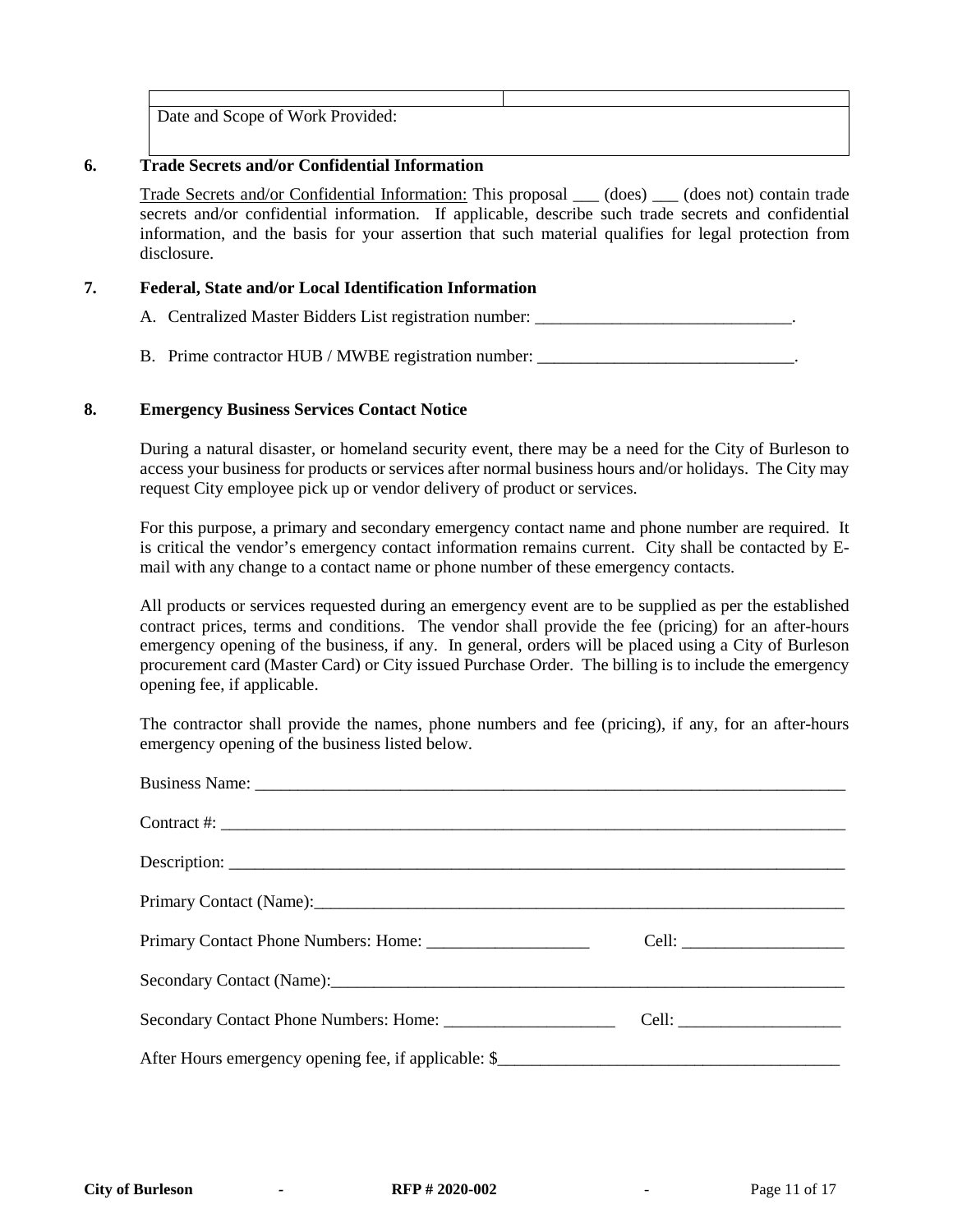#### **9. Cooperative Governmental Purchasing Notice**

Other governmental entities maintaining interlocal agreements with the City, may desire, but are not obligated, to purchase goods and services defined in this RFP from the successful Bidder. All purchases by governmental entities, other than the City, will be billed directly to and paid by that governmental entity. The City will not be responsible for another governmental entity's debts. Each governmental entity will place their own orders with the successful Bidder and be responsible for ensuring full compliance with the RFP specifications. Prior to other governmental entities placing orders, the City will notify the successful Bidder of their intent.

Please indicate below if you will permit other governmental entities to purchase from your agreement with the City.

## **[ ] Yes, Others can purchase [ ] No, Only the City can purchase**

#### **II.** *CONTRACT TERMS AND CONDITIONS. EXCEPT WHERE PROPOSER MAKES SPECIFIC EXCEPTION IN THE SUBMITTED PROPOSAL, ANY CONTRACT RESULTING FROM THIS RFP WILL CONTAIN THE FOLLOWING TERMS AND CONDITIONS, WHICH PROPOSER HEREBY ACKNOWLEDGES, AND TO WHICH PROPOSER AGREES BY SUBMITTING A PROPOSAL*:

#### **1. Delivery of Products and/or Services**

- A. Payment Terms: Unless otherwise specified in the Scope of Services or otherwise agreed to in writing by the City, payment terms for the City are Net 30 days upon receipt of invoice.
- B. Warranty of Products and Services: All products furnished under this contract shall be warranted to be merchantable and good quality and fit for the purposes intended as described in this Proposal, to the satisfaction of City and in accordance with the specifications, terms, and conditions of the Scope of Services, and all services performed shall be warranted to be of a good and workmanlike quality, in addition to, and not in lieu of, any other express written warranties provided.
- C. Late Delivery or Performance: If Proposer fails to deliver acceptable goods or services within the timeframes established in the Project Schedule, the City shall be authorized to purchase the goods or services from another source and assess any increase in costs to the defaulting Proposer, who agrees to pay such costs within ten days of invoice.
- D. Title to Goods and Risk of Loss: For goods to be provided by Proposers hereunder, if any, the title and risk of loss of the goods shall not pass to City until City actually receives, takes possession, and accepts the goods and the installation of such goods, has tested the system, and determined that it is in good and acceptable working order.

#### **2. Miscellaneous**

- A. Independent Contractor: Proposer agrees that Proposer and Proposer's employees and agents have no employer-employee relationship with City. Proposer agrees that if Proposer is selected and awarded a contract, City shall not be responsible for the Federal Insurance Contribution Act (FICA) payments, Federal or State unemployment taxes, income tax withholding, Workers Compensation Insurance payments, or any other insurance payments, nor will City furnish any medical or retirement benefits or any paid vacation or sick leave.
- B. Assignments: The rights and duties awarded the successful Proposer shall not be assigned to another without the written consent of the Purchasing Manager. Such consent shall not relieve the assigner of liability in the event of default by the assignee.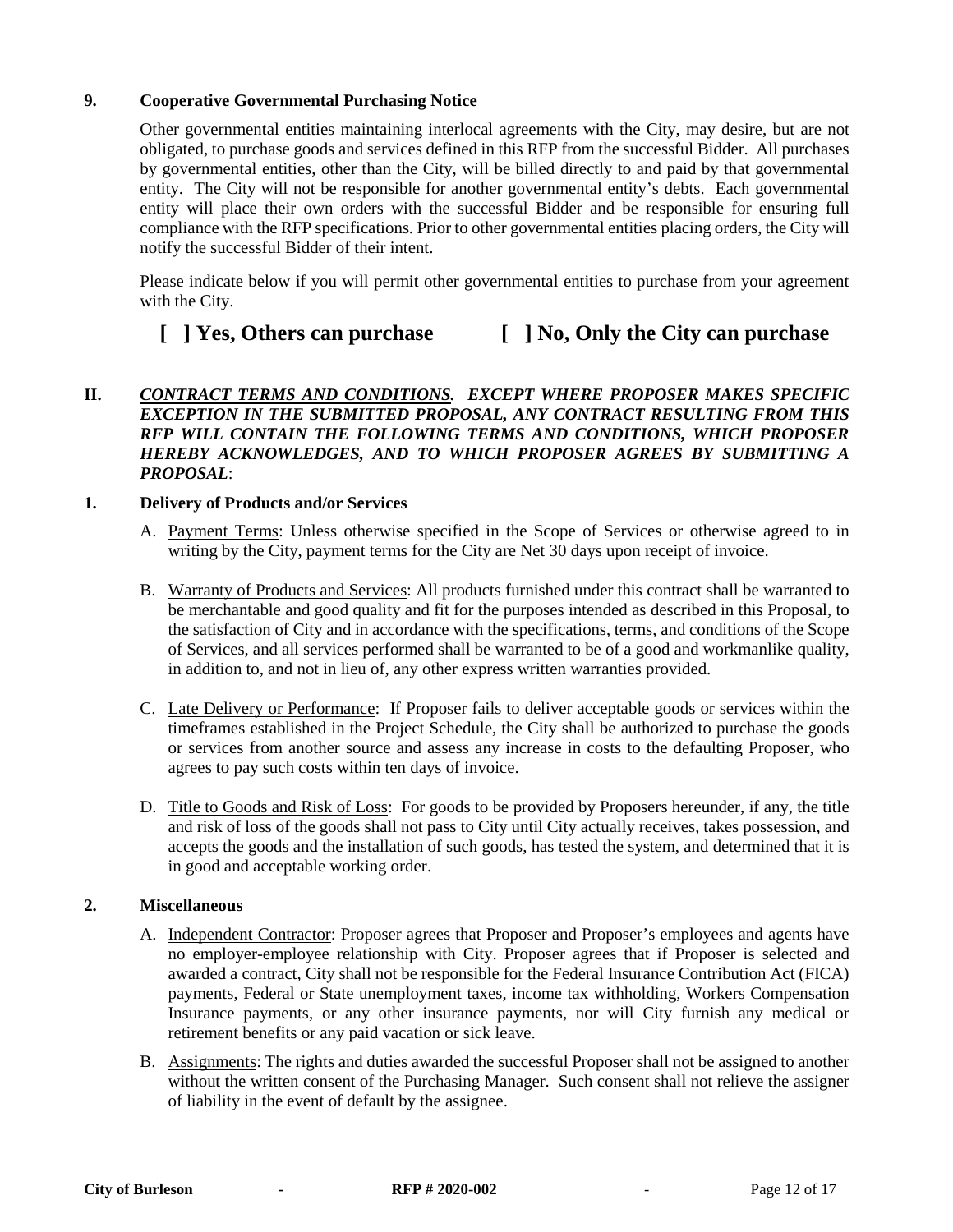- C. Liens: Proposer shall indemnify and save harmless the City against any and all liens and encumbrances for all labor, goods, and services which may be provided to the City by Proposer or Proposer's vendor(s), and if the City requests, a proper release of all liens or satisfactory evidence of freedom from liens shall be delivered to the City.
- D. Gratuities / Bribes: Proposer certifies that no bribes in the form of entertainment, gifts, or otherwise, were offered or given by the successful Proposer, or its agent or representative, to any City officer, employee or elected representative, with respect to this RFP or any contract with the City, and that if any such bribe is found to have been made this shall be grounds for voiding of the contract.
- E. Financial Participation: Proposer certifies that it has not received compensation from the City to participate in preparing the specifications or RFP on which the Proposal is based and acknowledges that this contract may be terminated and/or payment withheld if this certification is inaccurate.
- F. Required Licenses: Proposer certifies that he holds all licenses required by the State of Texas for a provider of the goods and/or services described by the Scope of Services herein.
- G. Authority to Submit Proposal and Enter Contract: The person signing on behalf of Proposer certifies that the signer has authority to submit the Proposal on behalf of the Proposer and to bind the Proposer to any resulting contract.
- H. Compliance with Applicable Law: Proposer agrees that the contract will be subject to, and Proposer will strictly comply with, all applicable federal, state, and local laws, ordinances, rules, and regulations.
- I. Compliance with HB 89: Proposer agrees per HB 89 vendor shall not boycott Israel at any time while providing products or services to the City of Burleson.

## $\begin{bmatrix} \n\end{bmatrix}$  Yes, we agree  $\begin{bmatrix} \n\end{bmatrix}$  No, we do not agree  $\begin{bmatrix} \n\end{bmatrix}$  N/A

J. Compliance with SB 252: Proposer agrees per SB 252 vendor shall not do business with Iran, Sudan or a foreign terrorist organization while providing products or services to the City of Burleson.

## **[ ] Yes, we agree [ ] No, we do not agree**

#### **3. Financial Responsibility Provisions**

- A. Insurance: The Proposer, consistent with its status as an independent contractor, shall carry, and shall require any of its subcontractors to carry, at least the following insurance in such form, with such companies, and in such amounts (unless otherwise specified) as City may require:
	- i. Worker's Compensation and Employer's Liability insurance, including All States Endorsement, to the extent required by federal law and complying with the laws of the State of Texas;
	- ii. Commercial General Liability insurance, including Blanket Contractual Liability, Broad Form Property Damage, Personal Injury, Completed Operations/Products Liability, Premises Liability, Medical Payments, Interest of Employees as additional insureds, and Broad Form General Liability Endorsements, for at least One Million Dollars (\$1,000,000) Combined Single Limit Bodily Injury and Property Damage on an occurrence basis;
	- iii. Comprehensive Automobile Liability insurance covering all owned, non-owned or hired automobiles to be used by the Contractor, with coverage for at least One Million Dollars (\$1,000,000) Combined Single Limit Bodily Injury and Property Damage.
- B. **Indemnification: Proposer agrees to defend, indemnify and hold harmless the City, all of its officers, Council members, agents and employees from and against all claims, actions, suits, demands, proceedings, costs, damages and liabilities, including reasonable attorneys' fees,**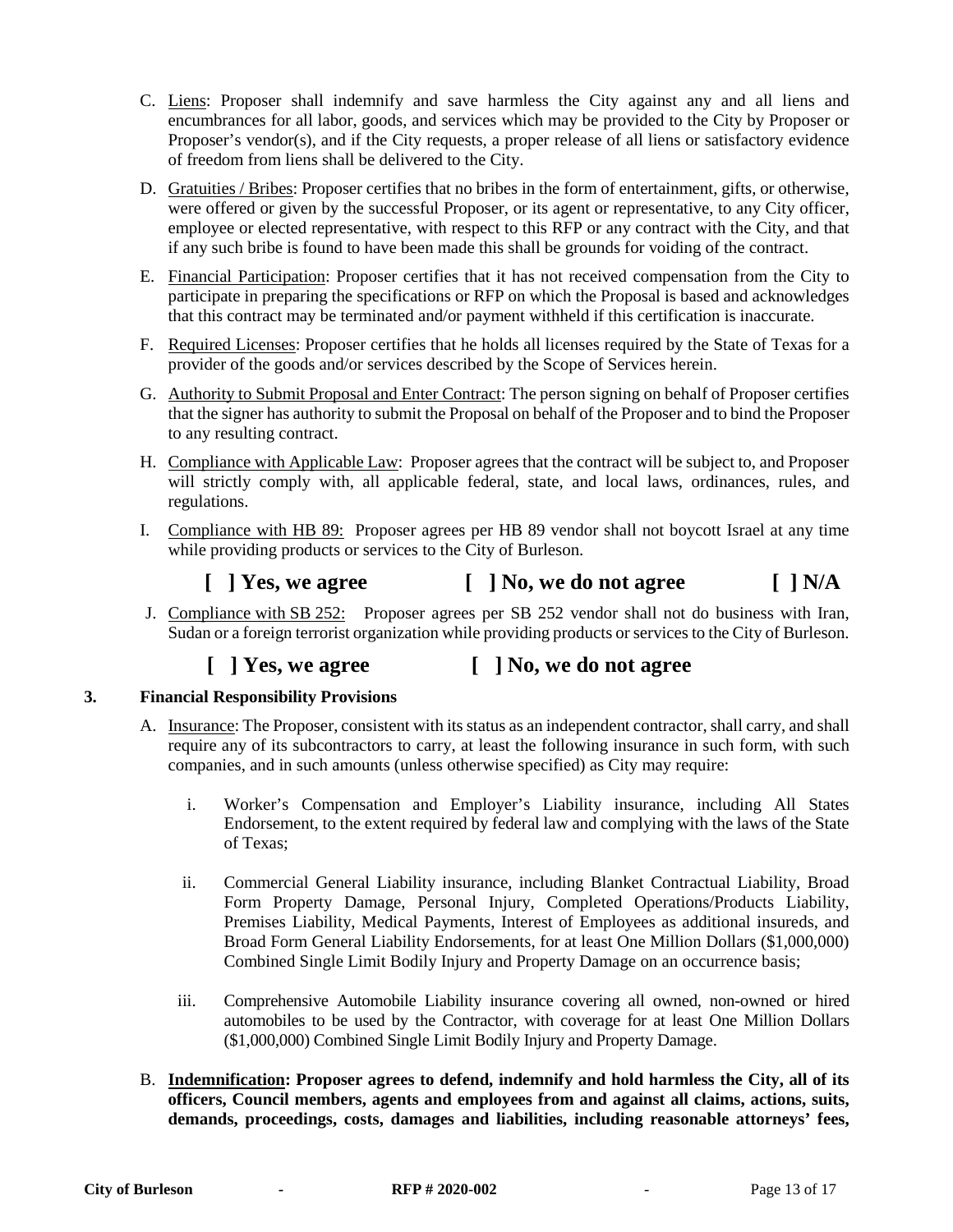**court costs and related expenses, arising out of, connected with, or resulting from any acts or omissions of Proposer or any agent, employee, subcontractor, or supplier of Proposer in the execution or performance of this contract without regard to whether such persons are under the direction of City agents or employees.**

**[REMAINDER OF](https://www.lawinsider.com/clause/remainder-of-page-intentionally-left-blank) PAGE INTENTIONALLY LEFT BLANK**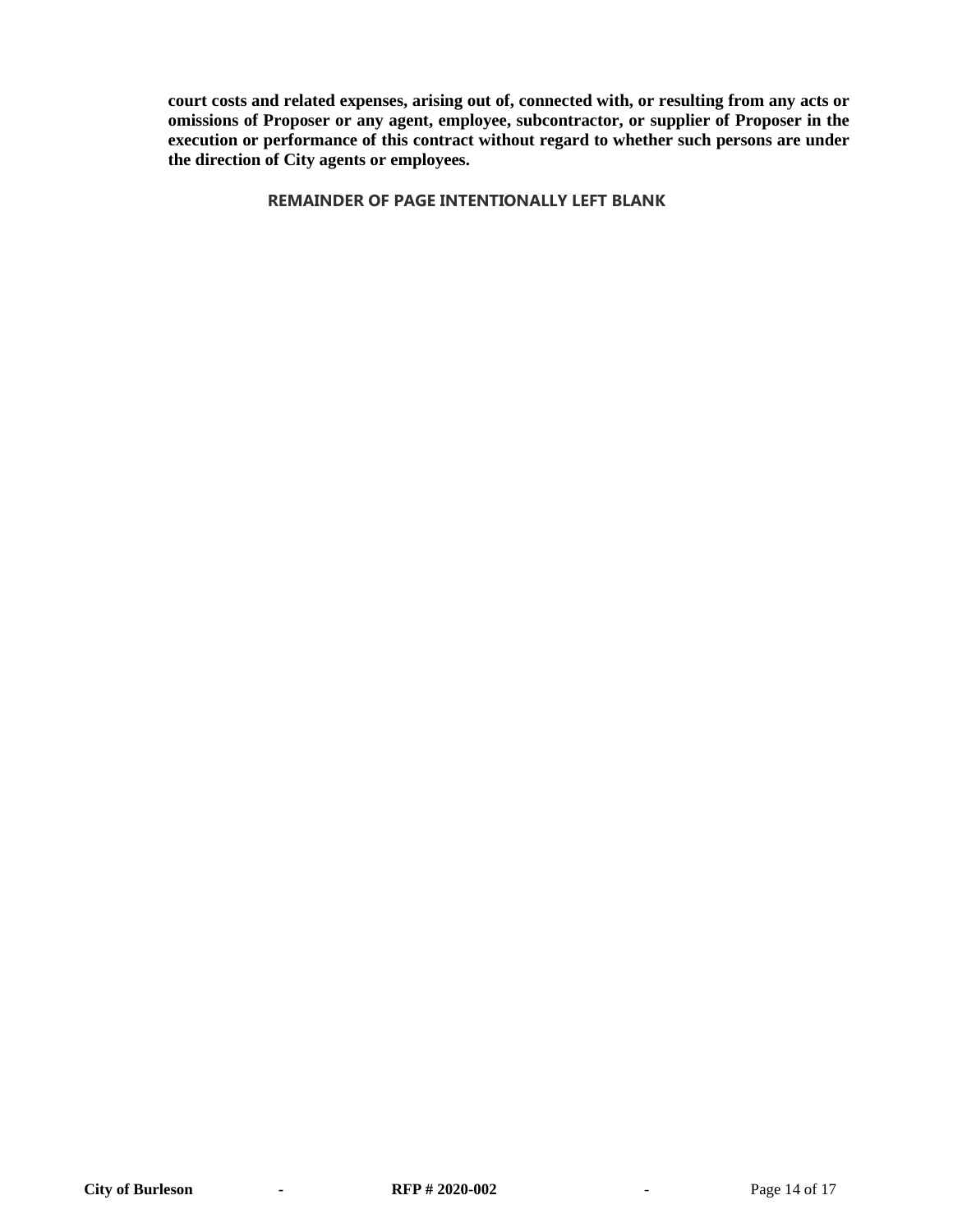## **Appendix C – Form CIQ**

#### **INFORMATION REGARDING VENDOR CONFLICT OF INTEREST QUESTIONNAIRE**

**WHO:** The following persons must file a Conflict of Interest Questionnaire with the City if the person has an employment or business relationship with an officer of the City that results in taxable income exceeding \$2,500 during the preceding twelve – month period, or an officer or a member of the officer's family has accepted gifts with an aggregate value of more than \$250 during the previous twelve – month period and the person engages in any of the following actions:

- 1. Contracts or seeks to contract for the sale or purchase of property, goods or services with the City, including any of the following:
	- a. written and implied contracts, utility purchases, purchase orders, credit card purchases and any purchase of goods and services by the City;
	- b. contracts for the purchase or sale of real property, personal property including an auction of property;
	- c. tax abatement and economic development agreements;
- 2. submits a bid to sell goods or services, or responds to a request for proposal for services;
- 3. enters into negotiations with the City for a contract; or
- 4. appliesfor a tax abatement and/or economic development incentive that will result in a contract with the **City**

**EXCLUSIONS:** A questionnaire statement need not be filed if the money paid to a local government official was a political contribution, a gift to a member of the officer's family from a family member; a contract or purchase of less than \$2,500 or a transaction at a price and subject to terms available to the public; a payment for food, lodging, transportation or entertainment; or a transaction subject to rate or fee regulation by a governmental entity or agency.

WHAT: A person or business that contracts with the City or who seeks to contract with the City must file a "Conflict" of Interest Questionnaire" (FORM CIQ) which is available online at [www.ethics.state.tx.us](http://www.ethics.state.tx.us/) and a copy of which is attached to this guideline. The form contains mandatory disclosures regarding "employment or business relationships" with a municipal officer. Officials may be asked to clarify or interpret various portions of the questionnaire.

**WHEN:** The person or business must file:

- 1. the questionnaire no later than seven days after the date the person or business begins contract discussions or negotiations with the municipality, or submits an application, responds to a request for proposals or bids, correspondence, or other writing related to a potential contract or agreement with the City; and
- 2. an updated questionnaire within seven days after the date of an event that would make a filed questionnaire incomplete or inaccurate.

It does not matter if the submittal of a bid or proposal results in a contract. The statute requires a vendor to file a FORM CIQ at the time a proposal is submitted or negotiations commence.

- **WHERE:** The vendor or potential vendor must mail or deliver a completed questionnaire to the Finance Department. *The Finance Department is required by law to post the statements on the City's website.*
- **ENFORCEMENT:** Failure to file a questionnaire is a Class C misdemeanor punishable by a fine not to exceed \$500. It is an exception to prosecution that the person files a FORM CIQ not later than seven business days after the person received notice of a violation.

**NOTE:** The City does not have a duty to ensure that a person files a Conflict of Interest Questionnaire.

## **CONFLICT OF INTEREST QUESTIONNAIRE**

## **FORM CIQ**

For vendor or other person doing business with local governmental entity

| This questionnaire reflects changes made to the law by H.B. 1491, 80th Leg., Regular Session.                                                                                                                                                                                          | <b>OFFICE USE ONLY</b> |
|----------------------------------------------------------------------------------------------------------------------------------------------------------------------------------------------------------------------------------------------------------------------------------------|------------------------|
| This questionnaire is being filed in accordance with Chapter 176, Local Government Code<br>by a person who has a business relationship as defined by Section 176.001(1-a) with a local<br>governmental entity and the person meets requirements under Section 176.006(a).              | Date Received          |
| By law this questionnaire must be filed with the records administrator of the local governmental<br>entity not later than the 7th business day after the date the person becomes aware of facts<br>that require the statement to be filed. See Section 176,006, Local Government Code. |                        |
| A person commits an offense if the person knowingly violates Section 176.006, Local                                                                                                                                                                                                    |                        |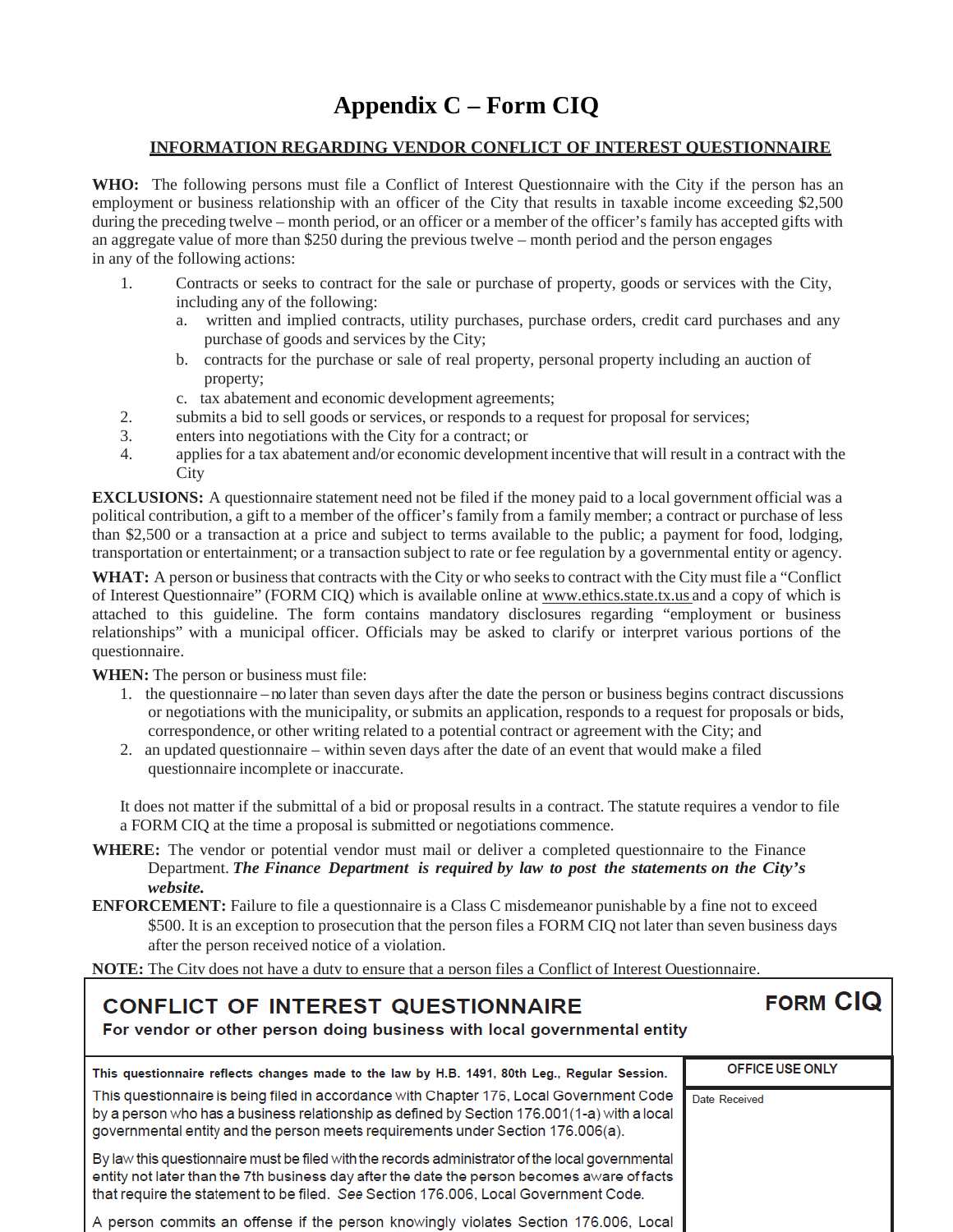## **Appendix D – No Intent to Submit Form**

**If your firm has chosen not to submit a proposal for this procurement, please complete this form and submit to:**

City of Burleson